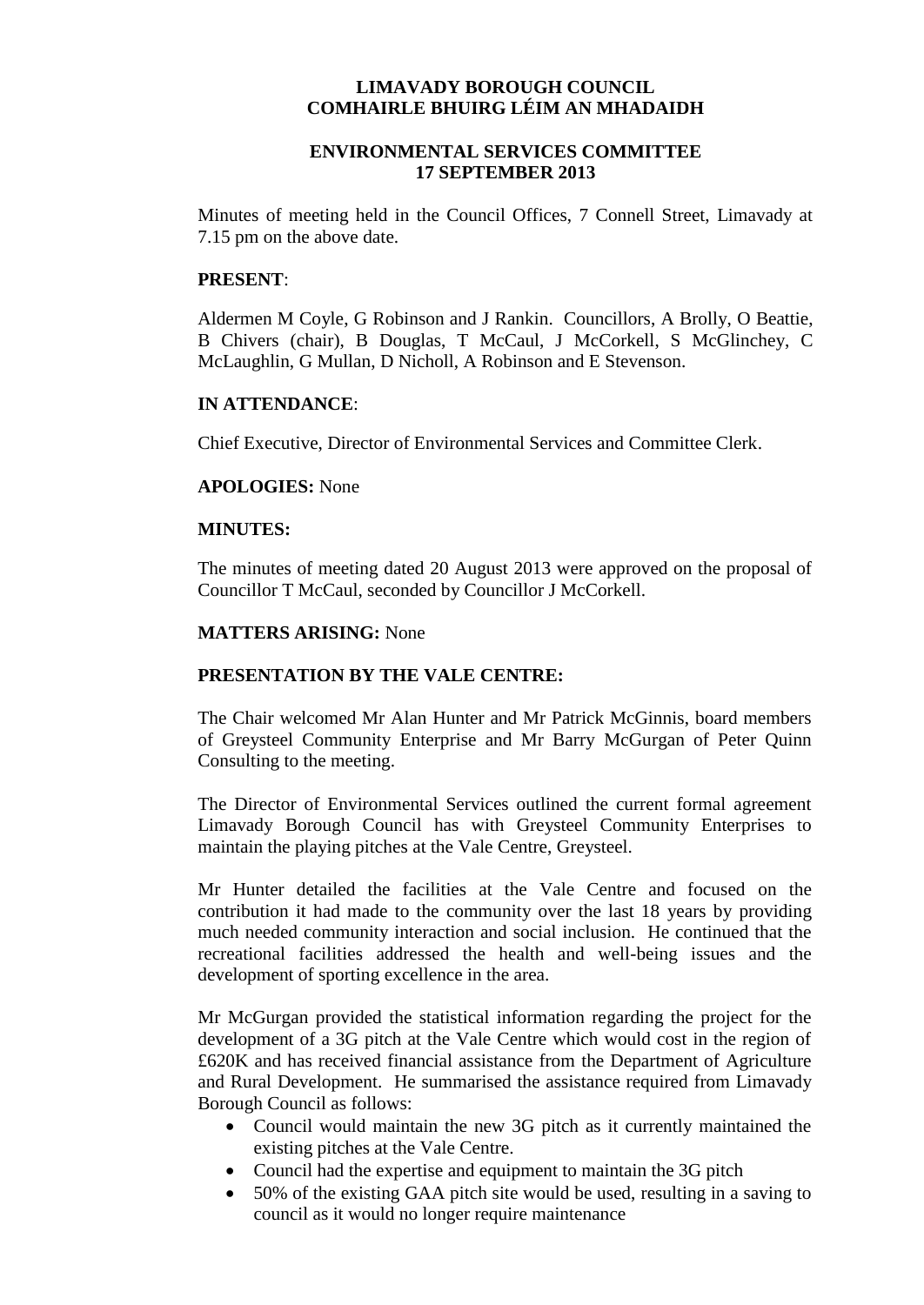• Council would have access to the 3G pitch for overspill demand of the Scroggy Road 3G pitch.

During the question and answer session the following issues were discussed:

- The board had no issues with sustainability or dealing with the new Causeway Coast & Glens Council post Reform of Public Administration.
- The exact cost to Limavady Borough Council would need to be identified.
- Assurance was given that no car boot sales would be held on the 3G pitch.
- The representatives of Greysteel Community Enterprises confirmed that as part of any maintenance agreement Limavady Borough Council would not be required to replace the pitch as the current financial projections had made provision for long term maintenance and replacement over a number of years.
- LED flood lighting would be installed which had a 10 year warranty therefore Council would not be required to maintain the lights. At the end of the warranty period responsibility would lie with the Greysteel Community Enterprises.

The chair thanked the representatives for their presentation and Messrs Hunter, McGinnis and McGurgan left the meeting at 7.40 pm.

Alderman G Robinson joined the meeting at 7.40 pm.

It was agreed on the proposal of Councillor Brolly, seconded by Councillor McCorkell that the Director of Environmental Services would prepare the potential costs to Limavady Borough Council associated with the request to maintain the 3G pitch at the Vale Centre and bring them to the next meeting on 15 October 2013.

# **DIRECTOR OF ENVIRONMENTAL SERVICES REPORTS – SEPTEMBER 2013:**

# *Building Control Department:*

The Director of Environmental Services presented the Building Control Report which detailed applications approved, acknowledged, issued, rejected and withdrawn between 1 August and 31 August 2013; Entertainment Licence's issued; and Facilities Management & Energy Management Report. The report was approved on the proposal of Councillor S McGlinchey, seconded by Alderman G Robinson subject to the following:

**Application for Renewal of Amusement Permit:** Council agreed that if no adverse comments were received from the PSNI the following application could be approved.

• James Desmond Higgins & Kathleen Margarette Higgins, 3 Old Coleraine Rd, Portstewart for the Regal Bingo Hall.

**Application for the Grant of a Bingo Licence:** Agreed that clarification be sought on the inclusion of gaming machines on the application submitted on behalf of DG Skye Ltd, 5A Bank Place, Londonderry for a Bingo Club Licence for premises at 40 Main Street, Dungiven. If time permitted the information would be brought back to the next meeting.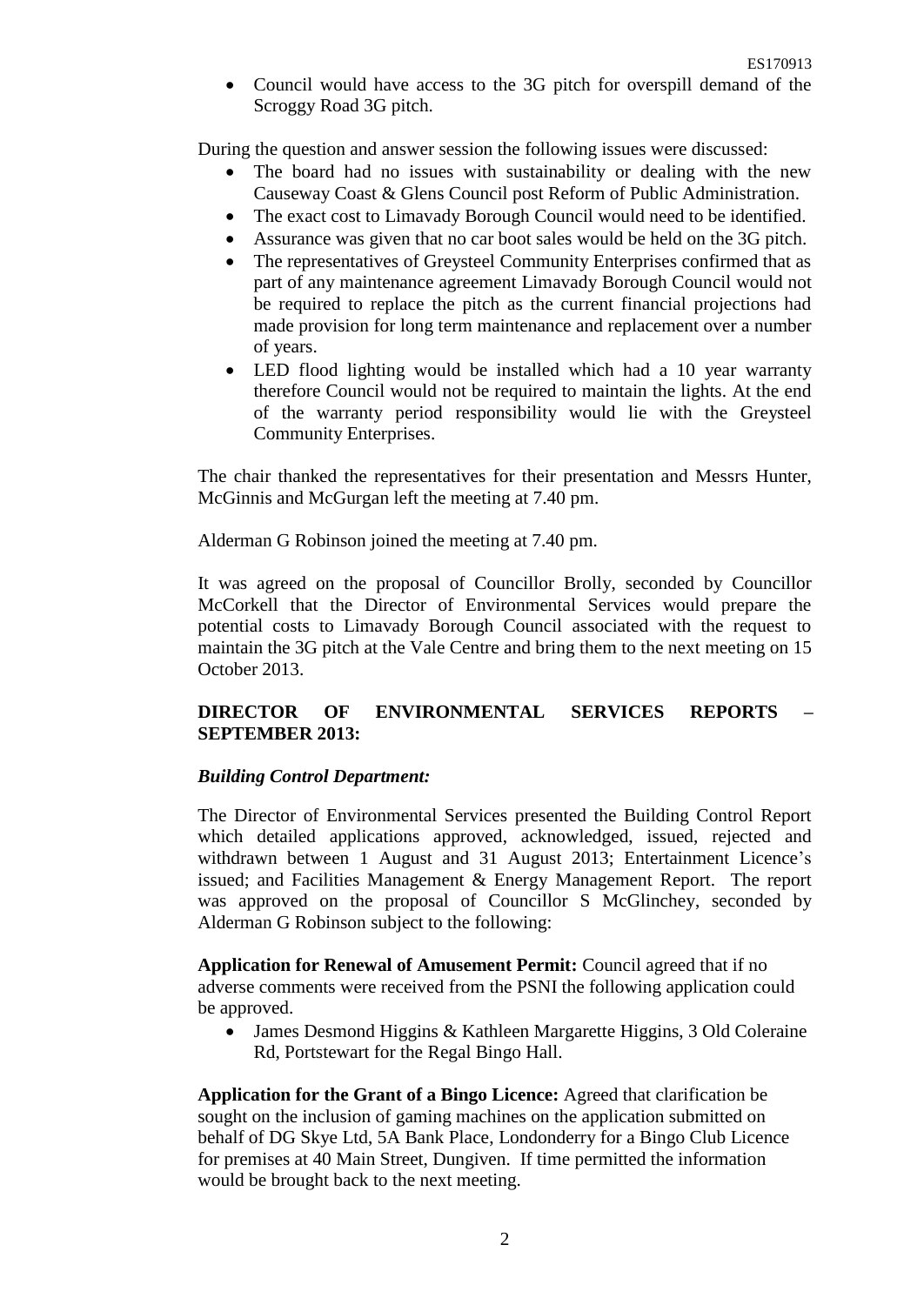**Vacant Property Inspections (Non-Domestic):** Members were informed that the work on domestic properties had been completed and Building Control was presently involved in work to assist Land & Property Services (LPS) establish if particular non domestic properties within the Limavady Borough were vacant or now occupied. It was confirmed that this work would be carried out during routine Building Control inspections by Building Control staff within normal working hours.

**Development Services:** Agreed to the additional security measures to be introduced at the Roe Valley Arts & Cultural Centre/Ionad Ealaíon agus Cultúir Gleann na Ró to house the Broighter Gold artefacts at a cost of £1,827.00 plus VAT.

# *Items Outside the Report:*

**Tender for the Supply of Gas:** It was agreed to accept the tender submitted by Firmus Energy for the supply of gas to the Roe Valley Leisure Centre in the sum of gas price p/kWh 2.320 pence and supplier margin p/kWh 0.0307 pence.

### *Environmental Health Department:*

The Director of Environmental Services presented the Environmental Health Report which detailed information relating to Consumer Protection, Environmental Protection; Food Control; Health & Safety, Licensing & Regulatory, Street Trading, Pollution Control, Welfare of Animals Act and Work Activity. The report and recommendations were approved on the proposal of Councillor McCorkell, seconded by Councillor S McGlinchey subject to the following:

**Dilapidated Buildings, Neglected Sites and Defective Properties:** Agreed that Council would acknowledge Minister Durkin's letter and confirm that it will undertake an audit of the Borough as outlined in the report. The Graduate Attachment Programme (GAP) student would undertake the initial survey of the Borough to identify the relevant sites. In response to a member's query the Director of Environmental Services confirmed that Council would be looking at the buildings in Linenhall Street in the course of the audit and advised that the Development Services Manager was currently exploring potential schemes for Linenhall Street.

**Roads Service – Presentation to Council:** It was agreed that Roads Service would attend the Monthly meeting on Tuesday  $1<sup>st</sup>$  October 2013 to give a presentation on the proposed environmental improvements to Linenhall Street, Limavady.

**Stray Dog Complaint [LR462/463-2013] –** As the fixed penalty has now been paid it was agreed that no further action would be taken.

**Unlicensed Dog [LR371-2013] –** It was agreed that this case be referred to Councils solicitor with the view to legal proceedings being instigated against the keeper of the dog.

**Starved Dog:** Members agreed that Limavady Borough Council accept the recommendation from Belfast Legal Services to initiate legal proceedings against the person responsible for unnecessary suffering pursuant to section  $4(1)$  (c) of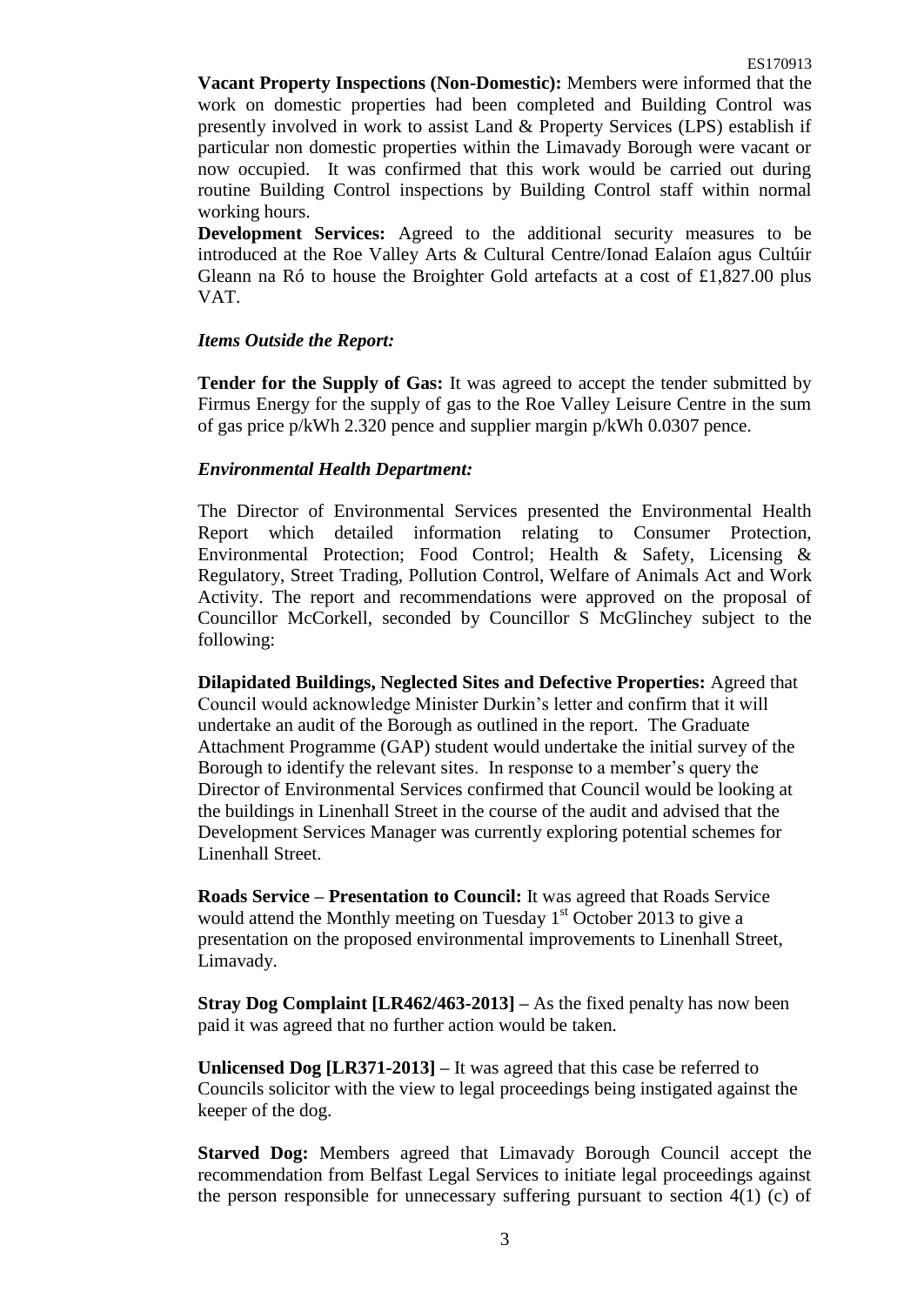the Animal Welfare Act (NI) 2011 and also for failing to make adequate welfare provision for the dog as required by good practice under section 9 of the said Act.

# *Technical Services Report:*

The Director of Environmental Services presented the Technical Services Report and enlarged thereon. The items for information were noted and the report was adopted on the proposal of Councillor Beattie, seconded by Alderman Coyle subject to the following:

**Review of North West Region Waste Management Plan 2006-2020:** It was agreed to proceed with the review of the Waste Management Plan as per the timeframe laid out in the report. A copy of the Plan has been distributed to members on CD and/or electronically. A hard copy would be available on request. Typing error in section ES3 to be checked.

**Brown Bin Collection Services:** Members were advised that funding had been secured to purchase kitchen caddies which would be used in conjunction with the brown bin waste collection which would discontinue in November 2013 and recommence in the spring of 2014.

**Request for Bus Shelter at Craig's Shop, Ballykelly:** Survey to be carried out and findings brought back to Council.

**Quotation for 30 No Trees:** Delegated authority given to accept the best price for the purchase of 30 no trees for planting throughout the Borough

**IN COMMITTEE** on the proposal of Councillor McCorkell, seconded by Alderman Robinson.:

**Interim Contract for the Haulage, Recycling and Processing to End Markets of Mixed dry Recyclable Waste – Regan Waste Ltd:** The Director of Environmental Services summarised the Contract situation to date and advised that Council's solicitor would not recommend acceptance of the offer of settlement made by the contractor. It was agreed to accept the solicitor's advice and commence legal proceedings in the County Court. Members were informed that Limavady Borough Council had carried out their own exercise to identify what would be regarded as contamination and this would be followed up by a joint exercise next week to identify contentious items.

**OUT OF COMMITTEE** on the proposal of Councillor McCaul, seconded by Councillor McCorkell.

# **ANY OTHER BUSINESS:**

**Flyposting –on Bus Shelters:** It was agreed to follow up the complaint about flyposting on bus shelters on the Derry to Belfast road to ascertain if any were within the borough.

**Funding Request:** Members agreed to a request from a Building Control Officer to fund an Advanced Diploma in Management Practice at a cost of £1,482.